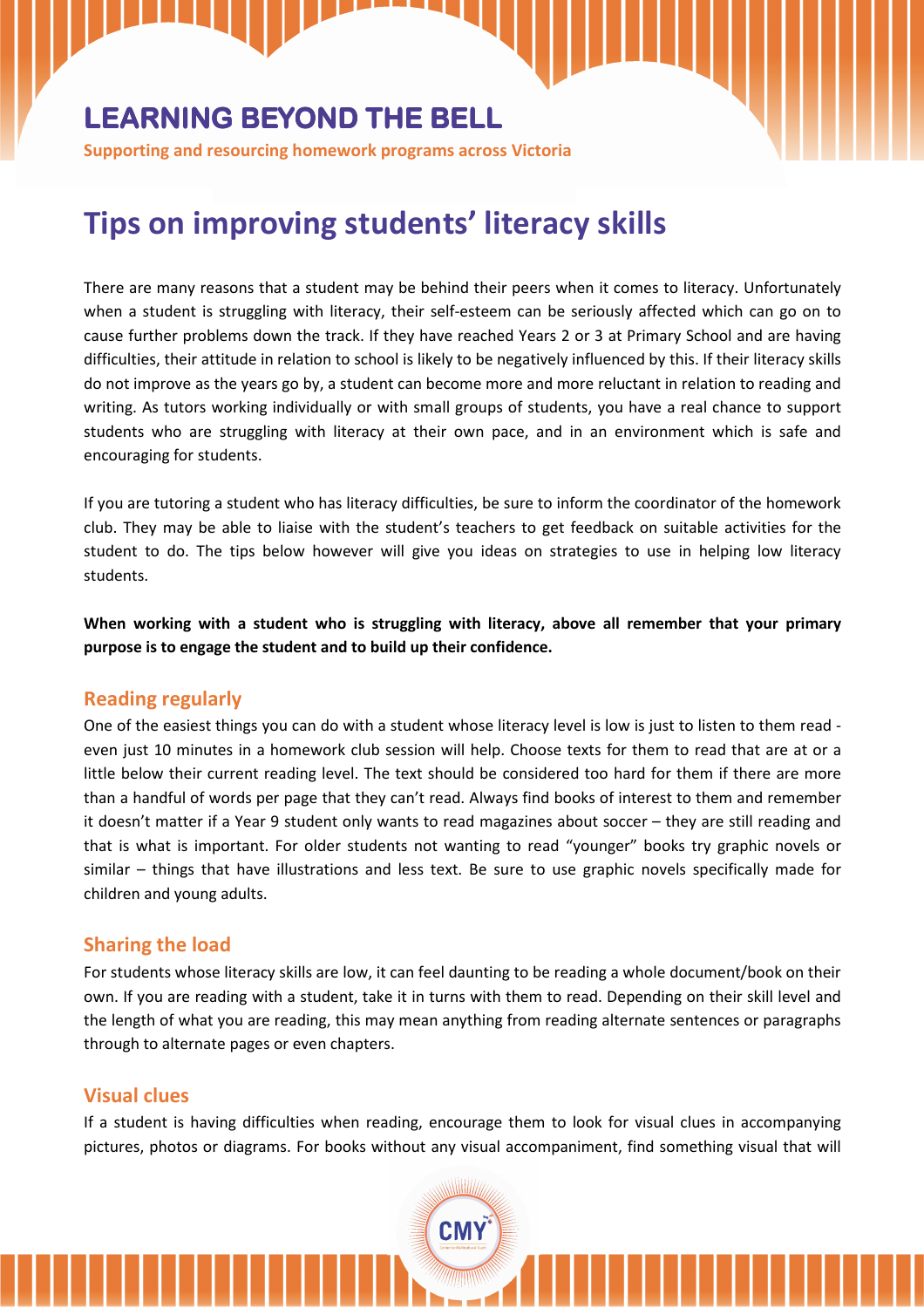assist the student in understanding what they are reading. This could be anything from a drawing of the solar system, to photos from Australia in the past, a diagram of the human body or the student viewing a DVD of a novel they are reading. Be very careful with the latter suggestion though and ensure that the DVD is authentic to the book… many a student has failed an exam by basing their answers on a movie version of a book instead of the actual book!

# **Context clues**

If a student is unable to read a particular word, work with them at narrowing down what the word is likely to be by its context. As adults we continue to do this, if we come across a word we don't understand. For example: The dog played with the b………… The word at the end of this sentence beginning with "b" is far more likely to be bone, branch or ball than bison, bugle or budget.

# **Word Knowledge**

As children, when we first listen to books being read to us and then go on to learn to read, we build up a considerable knowledge of how words work. As we are reading we then use this knowledge to work out unfamiliar words. You can help students with this process when they are having difficult reading a particular word. For example if the student does not recognise the word understand, cover the "stand" section of the word. Do they recognise "under"? Then cover the "under" section of the word, do they recognise "stand"? If they recognise both or either of "under" or "stand" they will be on the way to reading the word. There are many words in the English language made up of two words e.g. sunrise, seashell, watermelon, supermarket where this approach can be taken.

# **Word beginnings and endings**

The beginnings and endings of words can hold clues for helping students to read. If I can read running, jumping, skipping and doing, then I am on the way to being able to read shopping. To start with I will know how the end of the word will sound and may be able to work out the "shop" section by context. The same is the case with the beginnings of words. If I can read mischief, missing and misfit then I am on the way to reading misalign. To help students see this, cover or underline sections of the word to indicate what they already know.

# **Phonetics**

When a student comes to a word they don't know, encourage them to sound it out. Remember though, over half the words in the English language are not phonetic so it would be unwise to use this as the only approach.

# **Common difficulty areas**

English is a complicated language – there are many aspects of it that can be confusing. Common areas where students tend to make mistakes include tense (has or had), plural (mouse or mice), contractions (I will or I'll) and punctuation (including capital letters, commas, quotations marks and apostrophes). If you are working with a student and find that they regularly have difficulties with one of these or another grammatical area, spend a couple of weeks focussing on that particular area to increase their understanding.

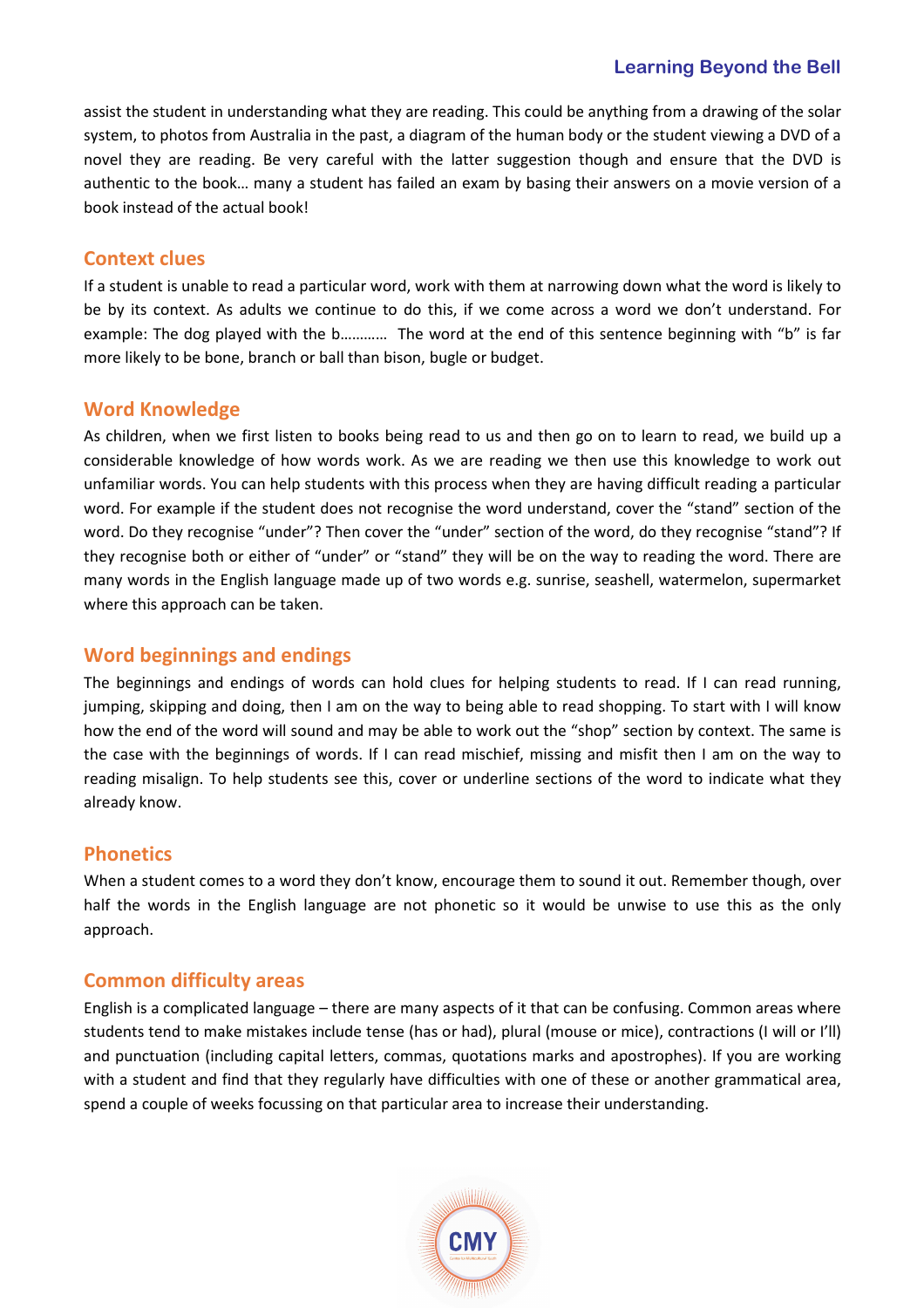#### **Word correction**

When listening to a student read don't be too pedantic about absolutely every word being correct. Correcting a student every few words will not help their confidence or engender a love of reading. For example if a student reads 'house' as 'home', don't worry about it unless it is absolutely vital to the context of the story.

#### **Readability**

Learning to read can be difficult if there are many new words in the text that the student does not know. If the student does not own the book they are reading, photocopy the text and get them to highlight words they don't know. Discuss what these words mean and learn them with the student prior to them reattempting the text.

# **Print size and font**

For some students a page of small text can feel overwhelming. It may help to photocopy and enlarge the text size for ease of reading. Some fonts are also much easier to understand for beginner readers than others. Obviously the first font in this sentence is easier to read than the second. If you have any way of controlling the font in the text for the student, do so. Students may also find it useful to use a ruler or piece of paper as a guide to indicate where they are up to.

#### **Key word lists**

All subjects have key words that are connected to that topic. Knowing and understanding the meaning of these words and being able to recognise them will assist any reading and consequently any writing done by the student on that topic. This is regardless of whether the student is studying VCE Psychology through to a primary school unit of work on dragons. Some homework clubs at the start of the year look at key words related to the subjects a student is studying to ensure they can recognise and correctly understand them all, this is particularly useful for secondary school students. An example for VCE students can be found under the glossary section of each of these subjects on this website: http://vcenet.com.au/index.cfm?sec=2&ms=2

#### **Frequently used words lists**

There are many words in the English language that occur with a very high frequency. There are a variety of frequently used word lists available. These lists may be found by either Googling "High Frequency words" or "Frequently used words". The basic premise of all these lists is if students can learn to recognise the words and spell them, this is a good start to being literate.

#### **Summarising**

Frequently with homework tasks, students will need to be able to read a text and then summarise the key points from it. To assist students to do this, get them to highlight key words and statements in the text as they read it. When they have finished highlighting they can then re-look over the text and see the main points, ready to use in a summary. Some students may need assistance in learning how to do this, so work with them until they get the idea.